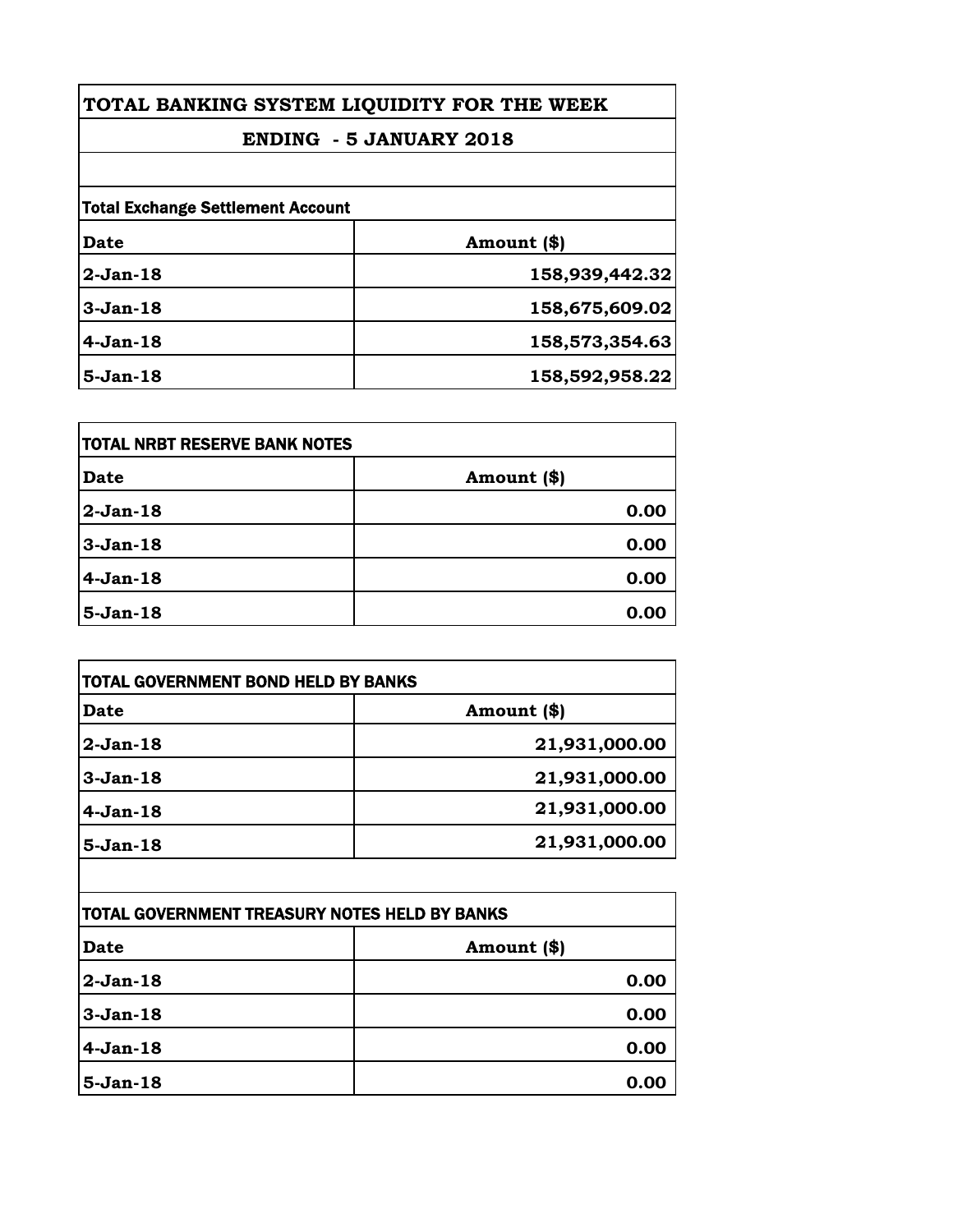| TOTAL BANKING SYSTEM LIQUIDITY FOR THE WEEK |                |
|---------------------------------------------|----------------|
| <b>ENDING - 12 JANUARY 2018</b>             |                |
|                                             |                |
| <b>Total Exchange Settlement Account</b>    |                |
| Date                                        | Amount (\$)    |
| $8-Jan-18$                                  | 159,337,736.73 |
| $9-Jan-18$                                  | 159,114,016.10 |
| $10$ -Jan $-18$                             | 157,935,003.77 |
| $11$ -Jan-18                                | 163,321,965.96 |
| $12$ -Jan- $18$                             | 161,768,102.68 |

| itotal NRBT RESERVE BANK NOTES |             |
|--------------------------------|-------------|
| <b>Date</b>                    | Amount (\$) |
| $8-Jan-18$                     | 0.00        |
| $9-Jan-18$                     | 0.00        |
| 10-Jan-18                      | 0.00        |
| $11-Jan-18$                    | 0.00        |
| 12-Jan-18                      | 0.00        |

| TOTAL GOVERNMENT BOND HELD BY BANKS |               |
|-------------------------------------|---------------|
| Date                                | Amount (\$)   |
| $8-Jan-18$                          | 21,931,000.00 |
| $9-Jan-18$                          | 21,931,000.00 |
| $10$ -Jan- $18$                     | 21,931,000.00 |
| $11-Jan-18$                         | 21,931,000.00 |
| $12$ -Jan- $18$                     | 21,931,000.00 |

| TOTAL GOVERNMENT TREASURY NOTES HELD BY BANKS |             |
|-----------------------------------------------|-------------|
| <b>Date</b>                                   | Amount (\$) |
| $8 - Jan - 18$                                | 0.00        |
| $9-Jan-18$                                    | 0.00        |
| $10$ -Jan- $18$                               | 0.00        |
| $11-Jan-18$                                   | 0.00        |
| $12$ -Jan- $18$                               | 0.00        |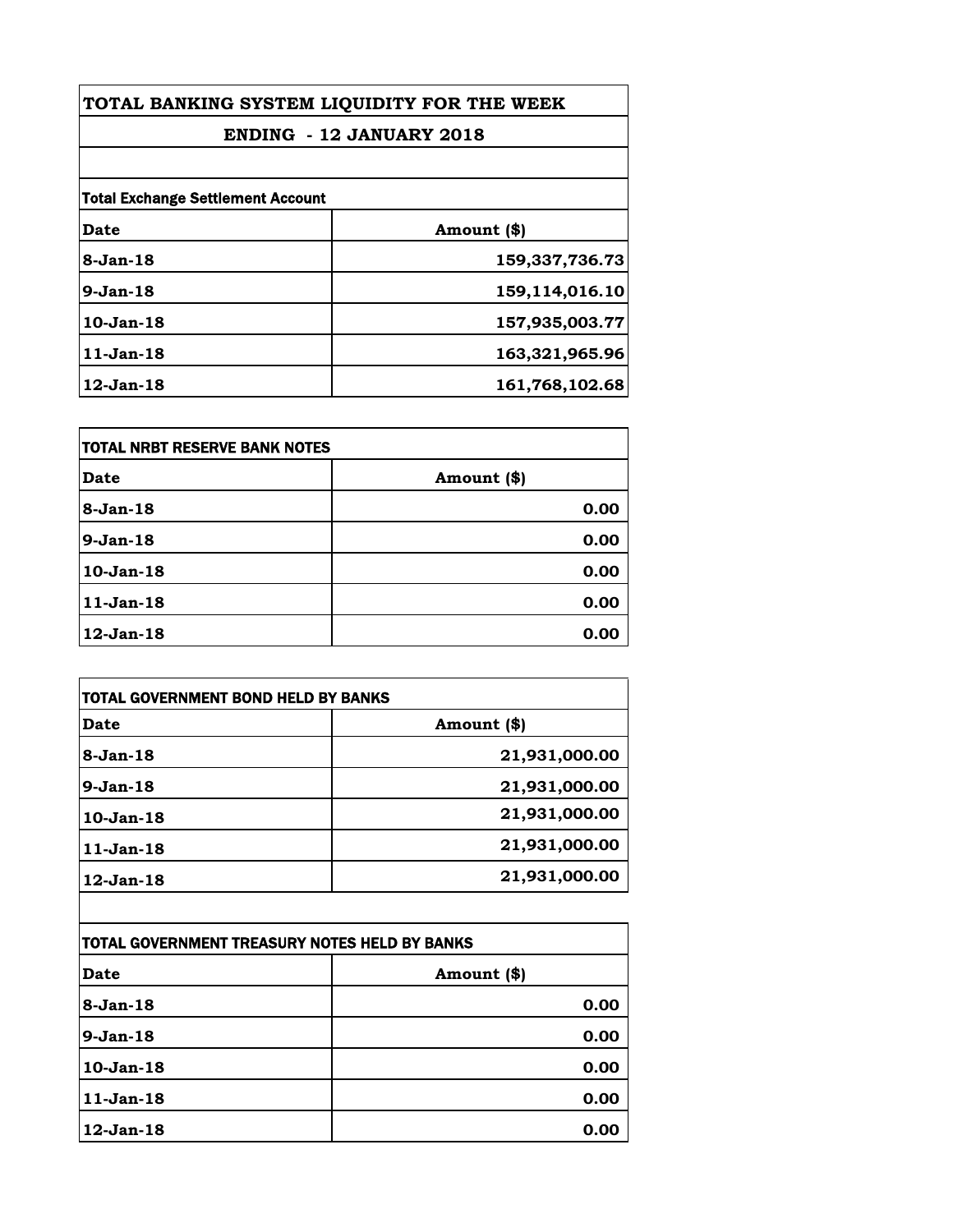| TOTAL BANKING SYSTEM LIQUIDITY FOR THE WEEK |                |
|---------------------------------------------|----------------|
| <b>ENDING - 19 JANUARY 2018</b>             |                |
|                                             |                |
| <b>Total Exchange Settlement Account</b>    |                |
| Date                                        | Amount (\$)    |
| $15$ -Jan- $18$                             | 161,559,766.85 |
| 16-Jan-18                                   | 161,963,577.36 |
| $17$ -Jan- $18$                             | 162,297,555.62 |
| 18-Jan-18                                   | 162,637,275.82 |
| $19$ -Jan- $18$                             | 163,566,160.03 |

| itotal NRBT RESERVE BANK NOTES |             |
|--------------------------------|-------------|
| <b>Date</b>                    | Amount (\$) |
| 15-Jan-18                      | 0.00        |
| $16$ -Jan- $18$                | 0.00        |
| $17$ -Jan-18                   | 0.00        |
| $18$ -Jan- $18$                | 0.00        |
| 19-Jan-18                      | 0.00        |

| TOTAL GOVERNMENT BOND HELD BY BANKS |               |
|-------------------------------------|---------------|
| Date                                | Amount (\$)   |
| 15-Jan-18                           | 21,931,000.00 |
| $16$ -Jan- $18$                     | 21,931,000.00 |
| 17-Jan-18                           | 21,931,000.00 |
| $18$ -Jan- $18$                     | 21,931,000.00 |
| 19-Jan-18                           | 21,931,000.00 |

| TOTAL GOVERNMENT TREASURY NOTES HELD BY BANKS |             |
|-----------------------------------------------|-------------|
| Date                                          | Amount (\$) |
| $15$ -Jan-18                                  | 0.00        |
| $16$ -Jan-18                                  | 0.00        |
| 17-Jan-18                                     | 0.00        |
| 18-Jan-18                                     | 0.00        |
| $19$ -Jan-18                                  | 0.00        |